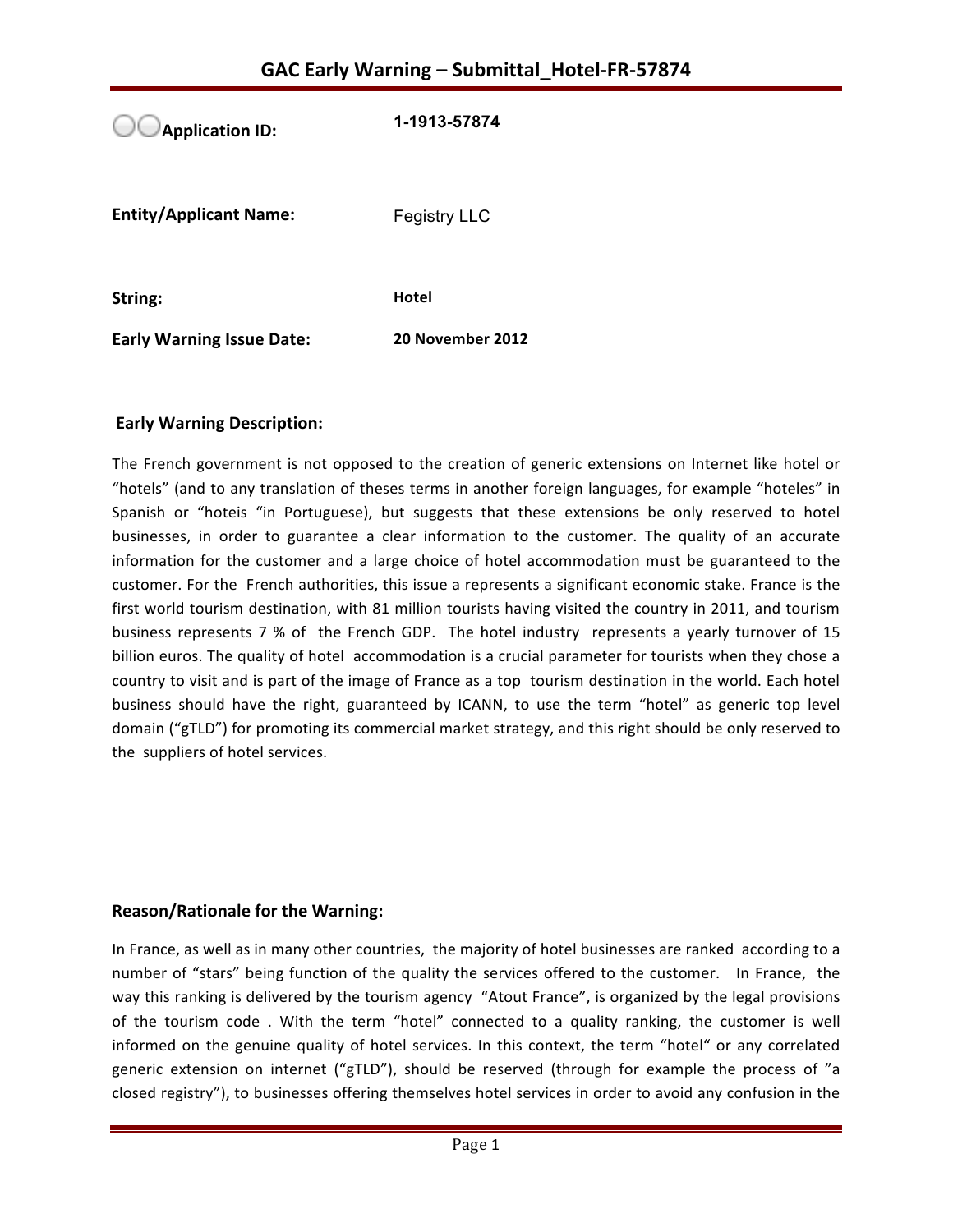customers' mind. The guarantee of a clear information of the customer on hotel accommodation services is the best way to promote tourism industry, not only in France but also in the whole world, through a fair competition of hotel businesses. Behind the term hotel as a generic denomination ('gTLD,"), any customer in the world must have the guarantee that will be directly connected to an hotel. 

## **Supporting Countries (Optional):**

## **Possible Remediation:**

Some examples.....

More support from "X" country necessary

Strongly recommend withdrawal

**Further Notes from GAC (Optional):** 

## **Instructions for Applicant**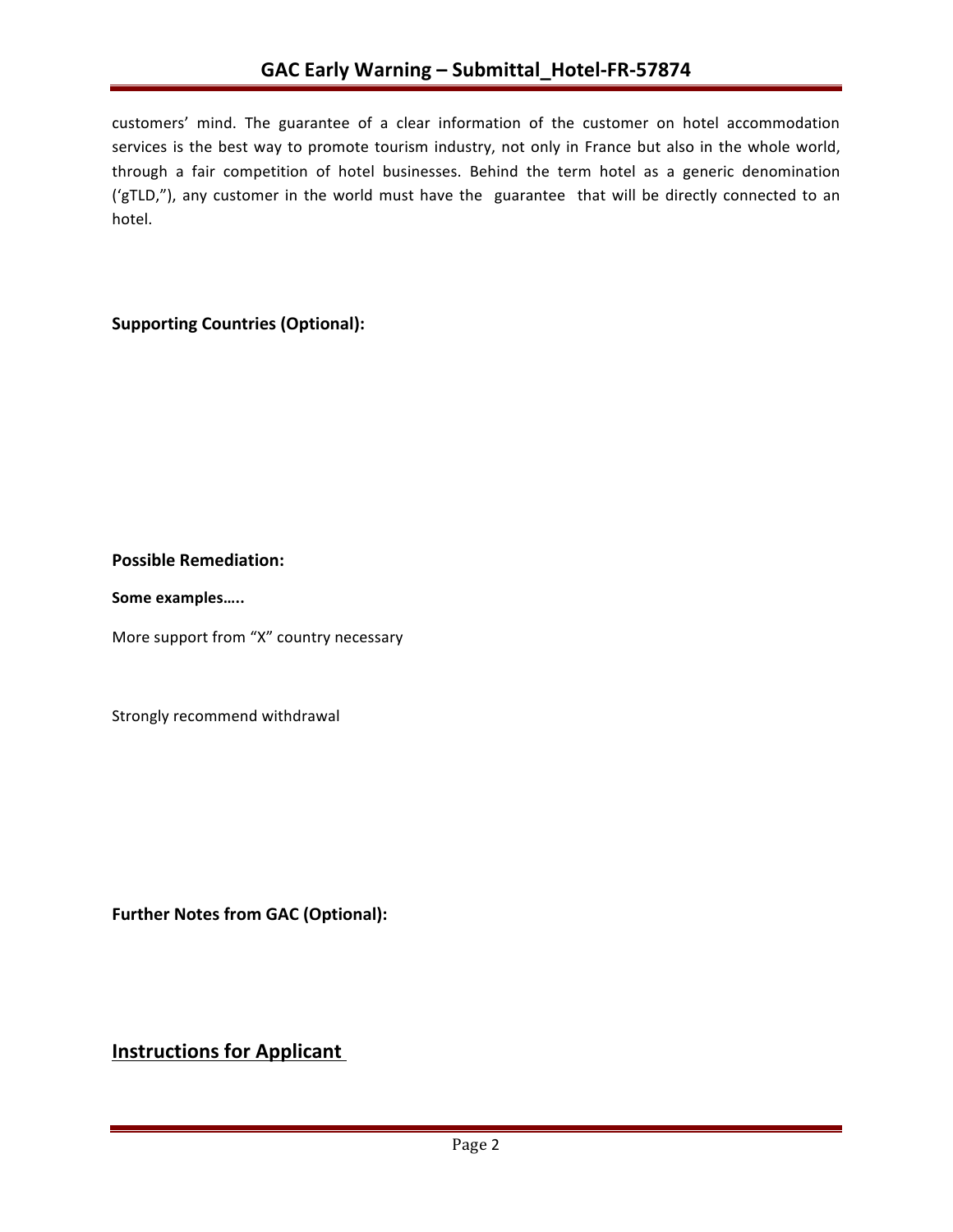## **ICANN** strongly encourages that the applicant work with relevant parties as soon as possible to address the concern voiced in the GAC Early Warning.

Upon receipt of this GAC Early Warning, the applicant has 21 calendar days to inform the GAC and ICANN, through the TLD Application System (TAS), of its decision to either withdraw or continue with the application. If the applicant does not notify the GAC and ICANN within 21 days of receiving the GAC Early Warning of its decision. The application will not move forward with the evaluation process.

#### **Asking questions about your GAC EW**

If you have questions or need clarification about your GAC Early Warning, please contact {*TBD*}. As highlighted above, ICANN strong encourages applicant's to contact {TBD} as soon as practical to ensure you are able to move to the next steps within the 21 day allotted time period.

#### **Continuing with your application**

If the applicant chooses to continue then they must complete the "Applicant's Response" section below notifying the GAC of intended actions, including the expected completion date, and remit their response to {need to define where this will be sent} within 21 days. Separately, the applicant must indicate in TAS its intention to continue with their application.

To complete these tasks the applicant must perform the following steps:

- 1. Log into TAS
- 2. Open the GAC Early Warning task
- 3. Click on the "Continue" button
- **4.** Separately, submit the GAC EW with the completed "Applicant Response" section to {TBD }

#### **Withdrawing your application**

Applicants choosing to withdraw must notify ICANN and the GAC within the 21-day window to be eligible for a refund of 80% of the evaluation fee (USD 148,000).

To receive the 80% refund, within 21-days the applicant must perform the following steps:

- 1. Log into TAS
- 2. Open the GAC Early Warning task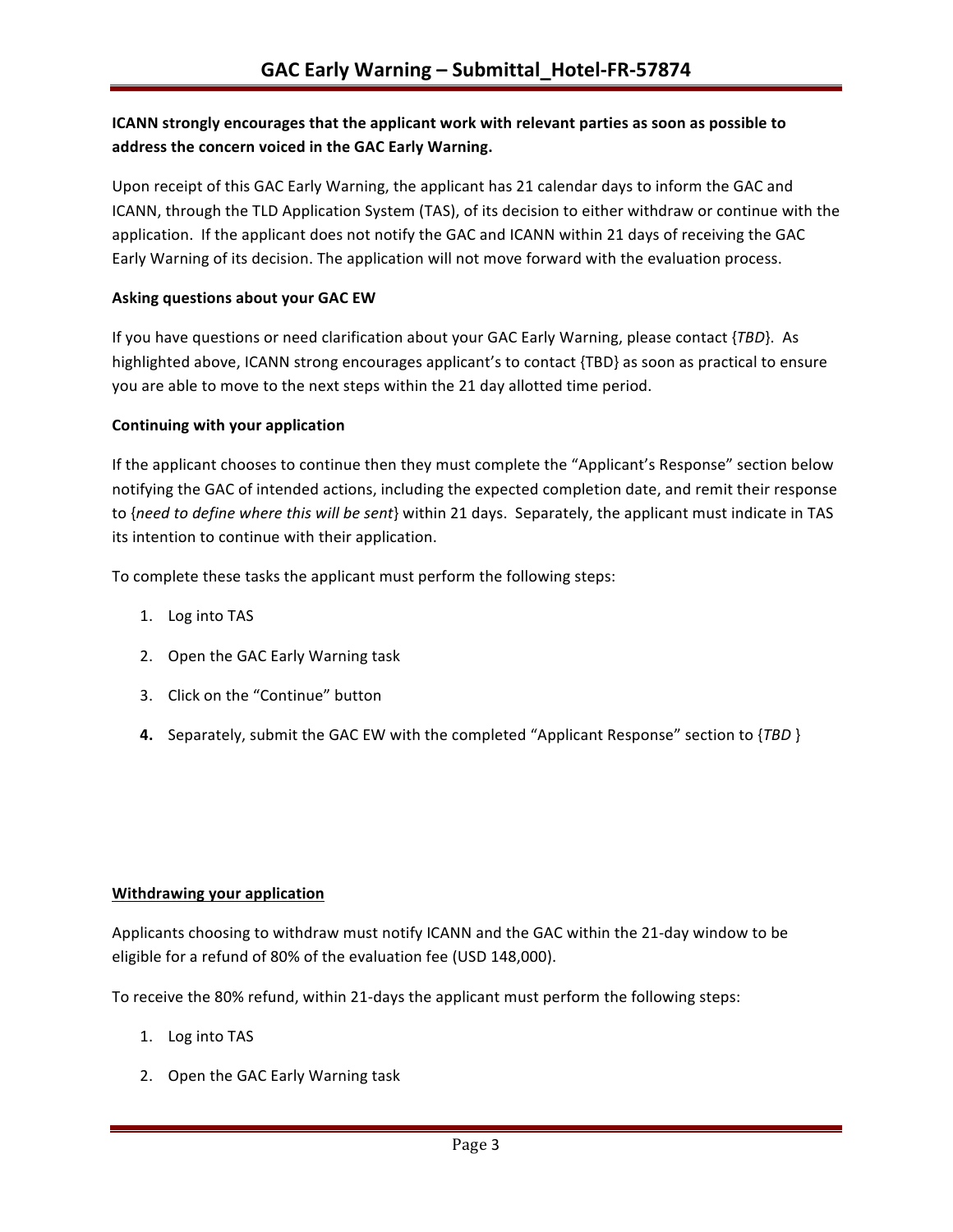**3.** Click on the "Withdraw" button

For questions please contact: gacearlywarning@gac.icann.org

**Applicant Response:**